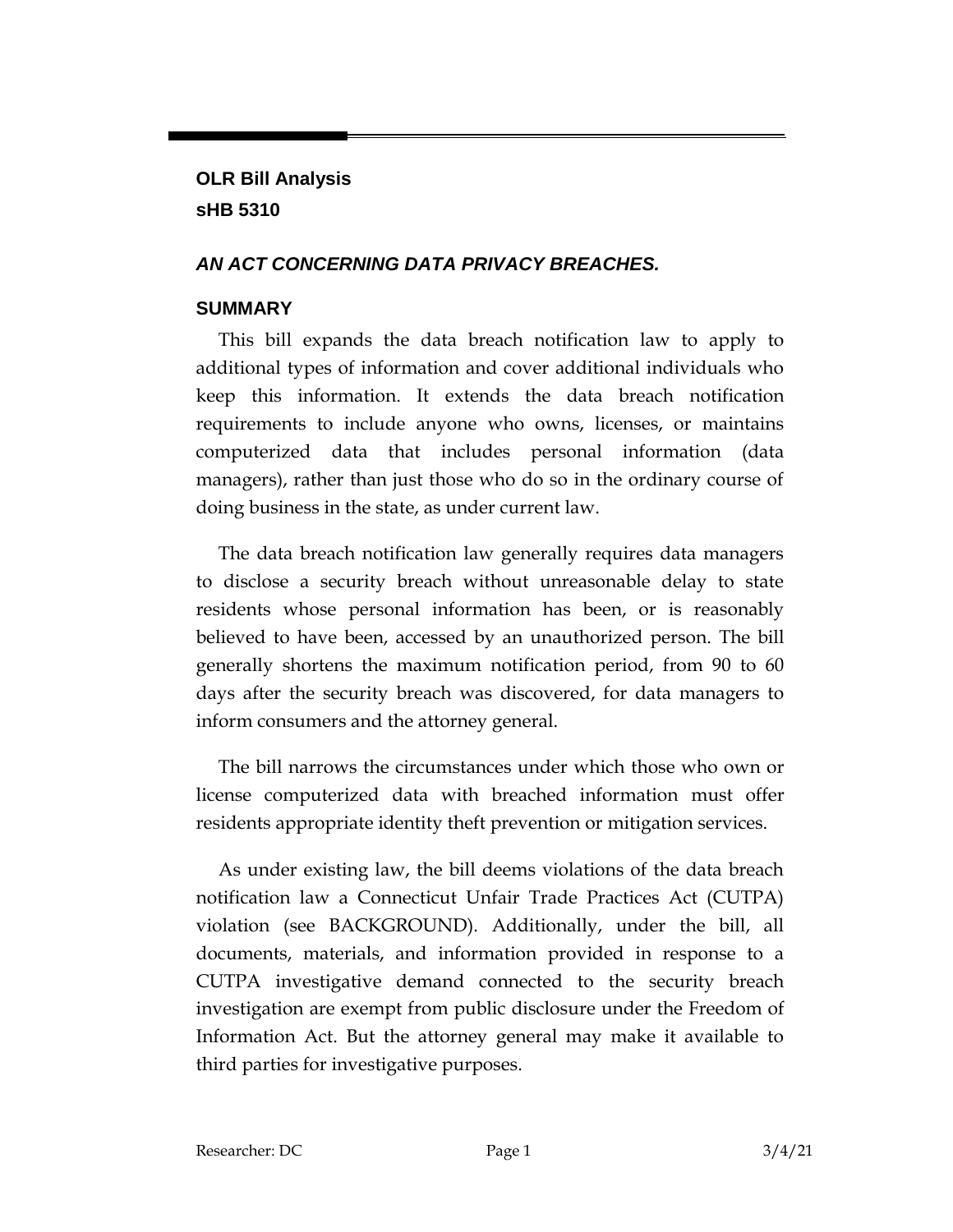## EFFECTIVE DATE: October 1, 2021

#### **BROADENING PERSONAL INFORMATION**

The bill expands the types of information that, when combined with a person's first name or first initial and last name, are considered "personal information" and therefore subject to data breach notification requirements. Under existing law, these types of information are (1) Social Security number, (2) driver's license or state identification card number, (3) credit or debit card number, or (4) financial account number, in combination with other information that would permit access. The bill additionally includes the following:

- 1. taxpayer identification number;
- 2. identity protection personal identification number issued by the Internal Revenue Service;
- 3. passport number;
- 4. military identification number;
- 5. other identification number the government issues that is commonly used to verify identity;
- 6. information about the person's medical history, mental or physical condition, or medical treatment or diagnosis by a health care professional;
- 7. health insurance policy number or subscriber identification number, or any unique identifier a health insurer uses to identify the person; or
- 8. biometric data generated by electronic measurements of the person's unique physical characteristics used to authenticate or ascertain identity (e.g., fingerprint, voice print, retina or iris image).

Under the bill, "personal information" also includes a person's username or e-mail address, combined with a password or security

```
Researcher: DC Page 2 3/4/21
```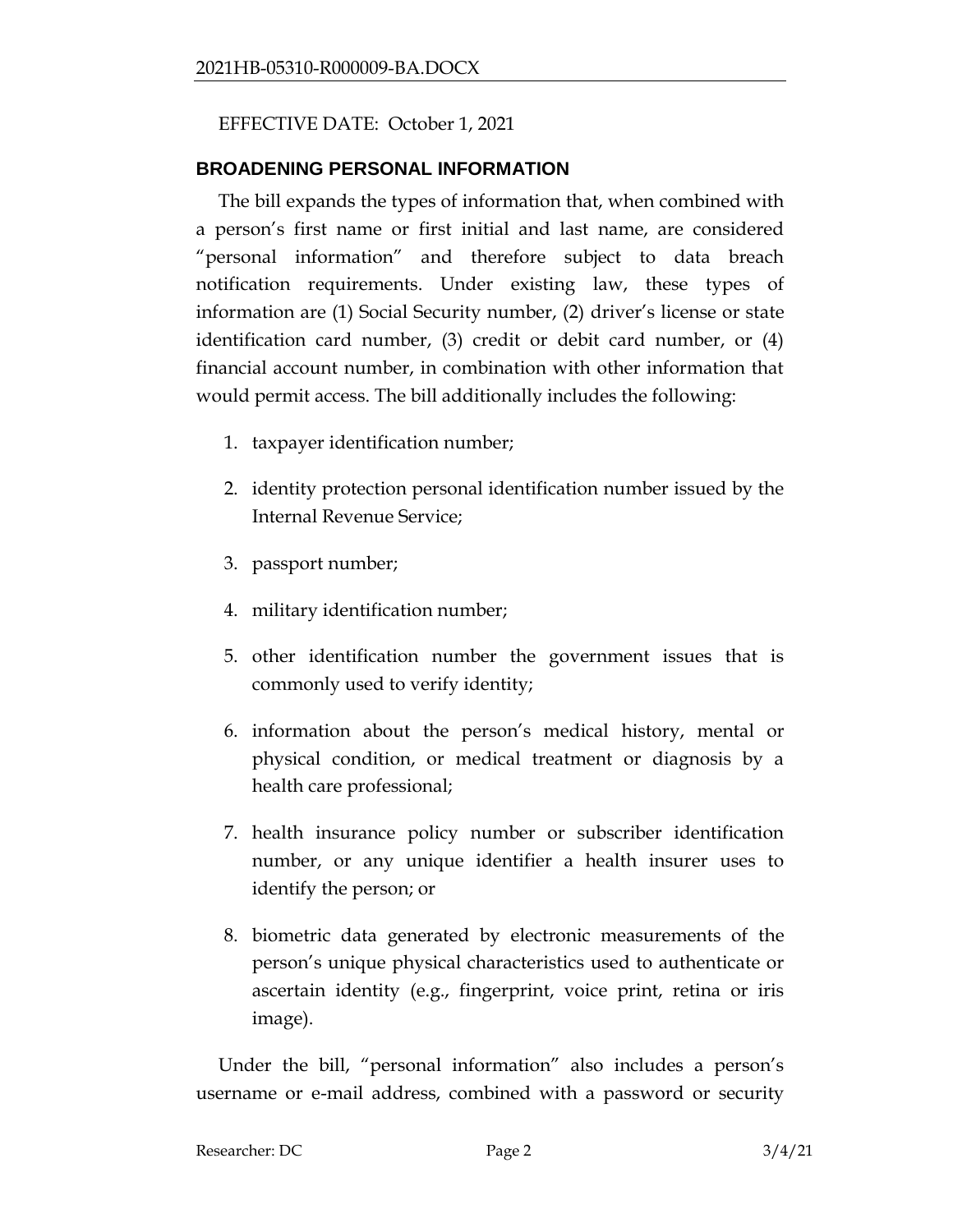question and answer that would allow access to an online account (i.e., breach of login credentials).

#### **SHORTENED NOTIFICATION TIMEFRAME**

Under current law, with some exceptions, data managers must notify consumers and the attorney general of any data breach within 90 days of discovering it and completing an investigation to determine the incident's nature and scope, identify affected individuals, or restore the data system's integrity. The bill eliminates the investigation requirement and shortens the timeframe from 90 to 60 days after the security breach is discovered. The bill requires data managers to proceed in good faith to notify additional residents affected by the data breach as quickly as possible, if they are identified after the 60-day deadline.

Under current law, the notification is not required if after an appropriate investigation and consultation with relevant federal, state, and local law enforcement, the data manager reasonably determines the breach will not likely result in harm to the individuals whose personal information has been acquired and accessed. The bill eliminates the consultation requirement and requires data managers to send notice if the breach will harm individuals whose information has been acquired or just accessed.

#### **IDENTITY THEFT SERVICES**

Under current law, those who own or license computerized data that includes personal information must offer residents appropriate identity theft prevention or mitigation services when their personal information or nonpublic information was breached or believed to have been breached. By law, these services must be provided for free and last at least 24 months. The bill eliminates this requirement for breaches of nonpublic information and narrows the types of personal information breaches subject to the requirement to only breaches of Social Security numbers and taxpayer identification numbers.

By law, "nonpublic information" is data and information that is not publicly available, not related to a consumer's age or gender, and that

Researcher: DC Page 3 3/4/21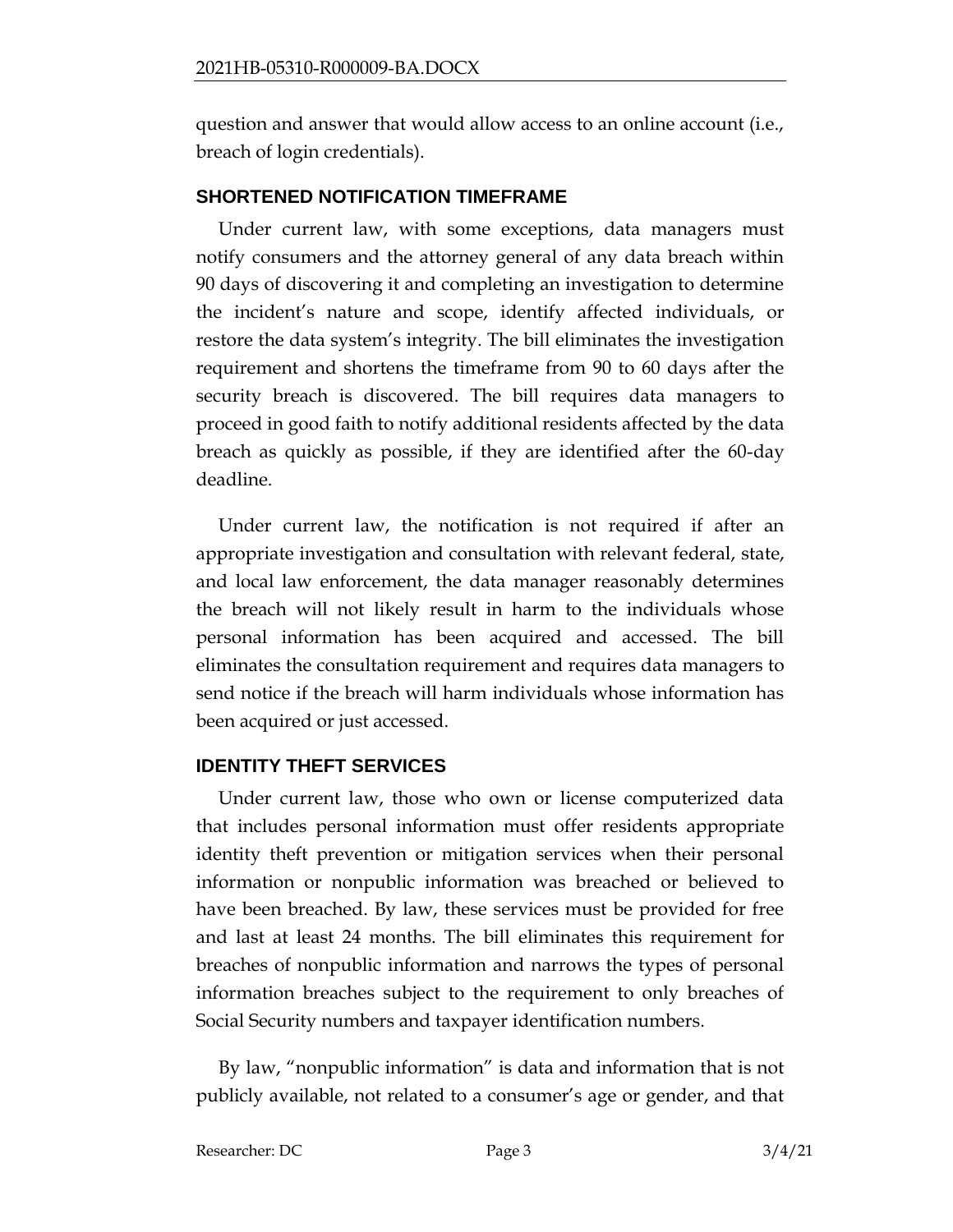(1) would materially affect a licensee's business, operation, or security if disclosed or used without authorization; (2) is created by or derived from a consumer or health care provider and concerns behavioral, mental, or physical health, or health care services or payments; or (3) concerns a consumer's name, number, or other identifiable information that can identify a consumer when used in combination with an access or security code to a consumer's financial account; account, credit, or debit card number; biometric records; driver's license or nondriver identification number; or Social Security number (CGS § 38a-38(b)(9)).

## **NOTICE REQUIREMENTS**

## *E-mail Account Breach*

Under existing law, notice to a resident may be provided through written notice, telephone, or electronic notice. Substitute notice may be given if (1) the first three methods would cost more than \$250,000, (2) the affected class is over 500,000, or (3) there is not sufficient contact information. One type of substitute notice is by e-mail.

Under the bill, data managers that furnish e-mail accounts must not comply with the data breach notification law by e-mailing the breached e-mail account if they cannot reasonably verify the affected resident's receipt of the notification. In such an event, data managers must provide notice by another method (e.g., written or telephone) or by clear and conspicuous notice delivered to the resident online when the resident is connected to the account from an Internet Protocol address or online location the data manager knows the resident customarily uses to access the account.

#### *Login Credentials*

Under the bill, for instances of data breaches involving login credentials (i.e., username and e-mail), data managers may provide notice in electronic or other form. The provided notice directs the resident whose personal information was breached, or is reasonably believed to have been breached, to promptly change any password or security question and answer or take other appropriate steps to protect the affected online account and other online accounts with the same information or questions.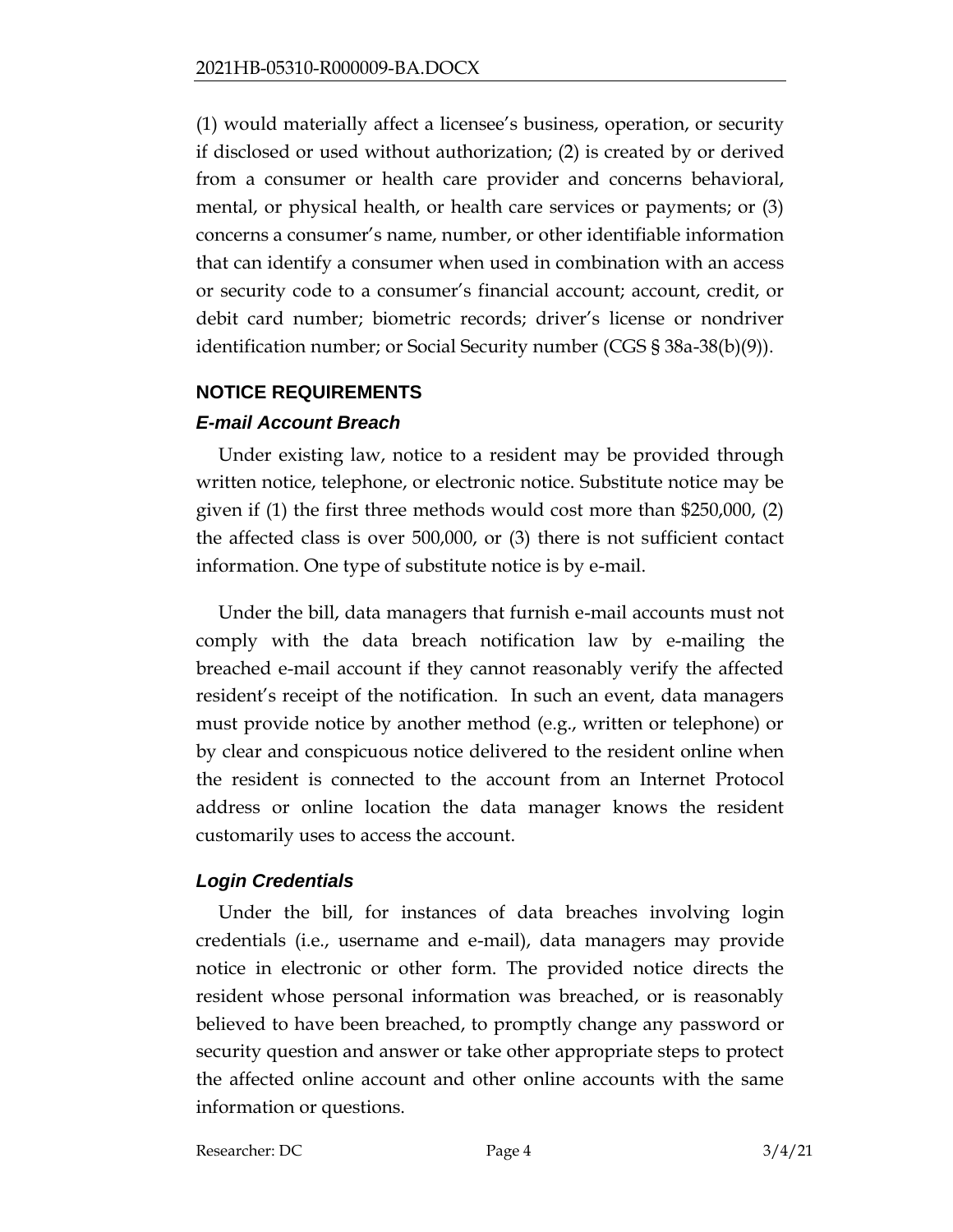#### **FEDERAL HEALTH DATA PRIVACY COMPLIANCE**

Under the bill, any data managers that are subject to and in compliance with the privacy and security standards of the Health Insurance Portability and Accountability Act of 1996 (HIPAA) and the Health Information Technology for Economic and Clinical Health Act (HITECH, see BACKGROUND) are deemed to be in compliance with the state data breach notification law under certain conditions. In order to be in compliance, data managers must:

- 1. notify the attorney general in the same timeframe as the state data breach notification law if they are required to notify Connecticut residents under HITECH and
- 2. provide appropriate identity theft prevention and mitigation services for up to 24 months, as applicable.

## **BACKGROUND**

# *Connecticut Unfair Trade Practices Act (CUTPA)*

The law prohibits businesses from engaging in unfair and deceptive acts or practices. CUTPA allows the Department of Consumer Protection commissioner to issue regulations defining what constitutes an unfair trade practice, investigate complaints, issue cease and desist orders, order restitution in cases involving less than \$10,000, enter into consent agreements, ask the attorney general to seek injunctive relief, and accept voluntary statements of compliance. It also allows individuals to sue. Courts may issue restraining orders; award actual and punitive damages, costs, and reasonable attorney's fees; and impose civil penalties of up to \$5,000 for willful violations and \$25,000 for a violation of a restraining order (CGS § 42-110a et seq.).

#### *Health Information Technology for Economic and Clinical Health (HITECH) Act*

The federal HITECH Act (P. L. 111-5, § 13402(h)(2)) addresses privacy and security concerns associated with electronically transmitting health information through several provisions that strengthen the civil and criminal enforcement of federal HIPAA rules.